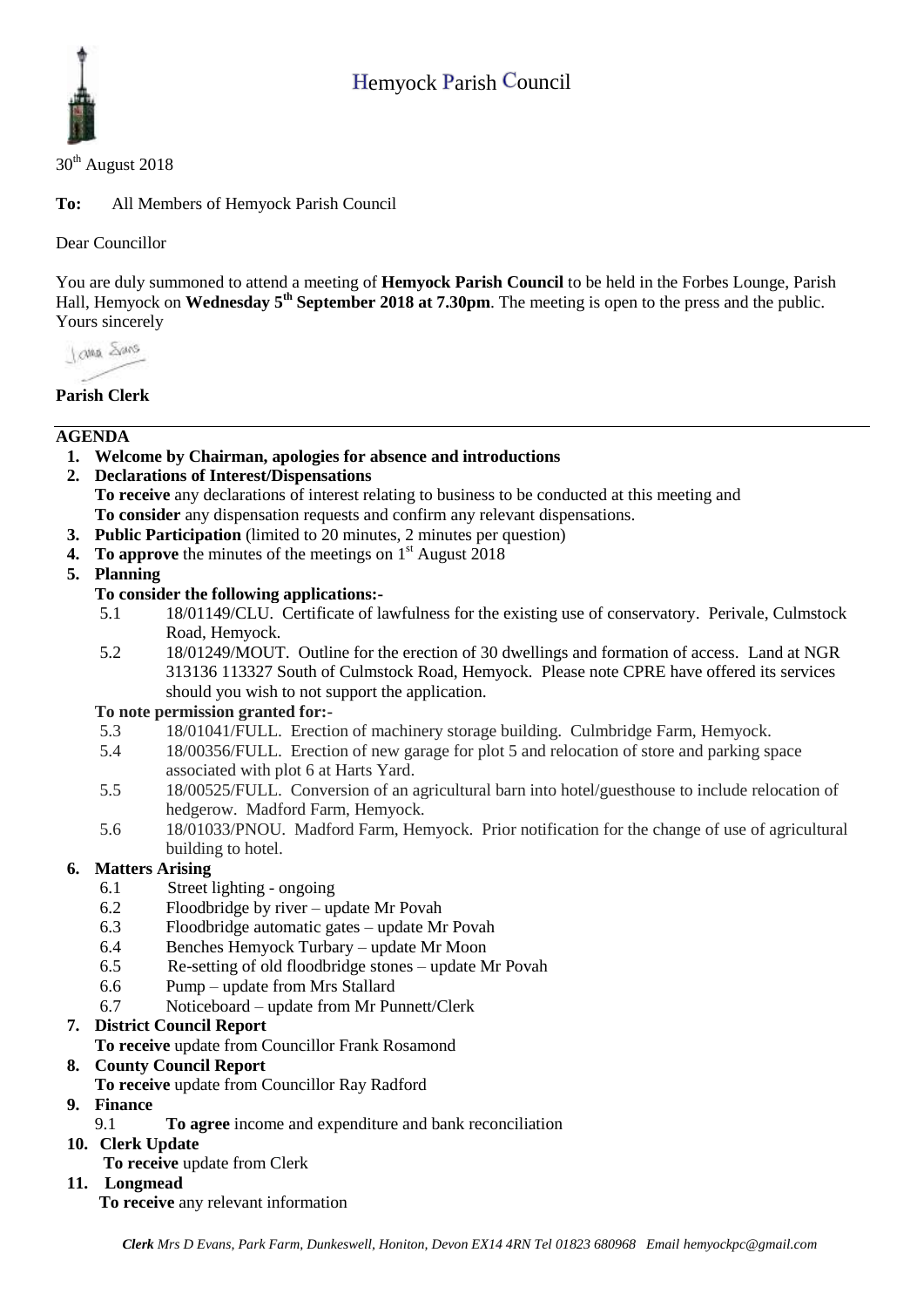11.1 bridge – update from Mr Povah

### **12. Highways**

**To receive** any relevant information 12.1 Road Warden/Chapter 8 – update from clerk

# **13. Cemetery**

- **To receive** any relevant information
- **14. Footpaths**
- **To receive** any relevant information.

# **15. Commons Management Group**

**To receive** any relevant information

# **16. Village Maintenance**

- **To receive** any relevant information
- 16.1 **To discuss and agree** additional tasks

# **17. Public Conveniences**

## **To receive** any relevant information.

- 17.1 to agree recruitment process and appointment of a cleaner.
- 17.2 to consider letter from Ashfords.
- **18. Car Park**
	- **To receive** any relevant information
- **19. Garages Youth Project** 
	- **To receive** any relevant information
- **20. Blackdown Hills Parish Network To receive** any relevant information

# **21. Blackdown Healthy Living & Activities Centre**

**To receive** any relevant information

21.1 update from Mr Punnett/clerk reference windows & potential planning implications and consider and agree a change in cost due to vat calculations and planning fee.

# **22. Asset Management –**

- **To receive** any relevant information
- **23. Correspondence**

# **To consider**

- 23.1 email from Crediton Town Council asking for support reference proposed sale of Crediton council office building.
- 23.2 email from parishioner reference delivery of newsletter and missing residents from map.
- **24. Items raised by Chairman**
- **25. Items raised by Councillors**
- **26. Public Participation**
- **27. PR**
- **28. Date of the Next Council Meeting Wednesday 3rd October 2018 at 7.30pm, Forbes Lounge, Parish Hall**